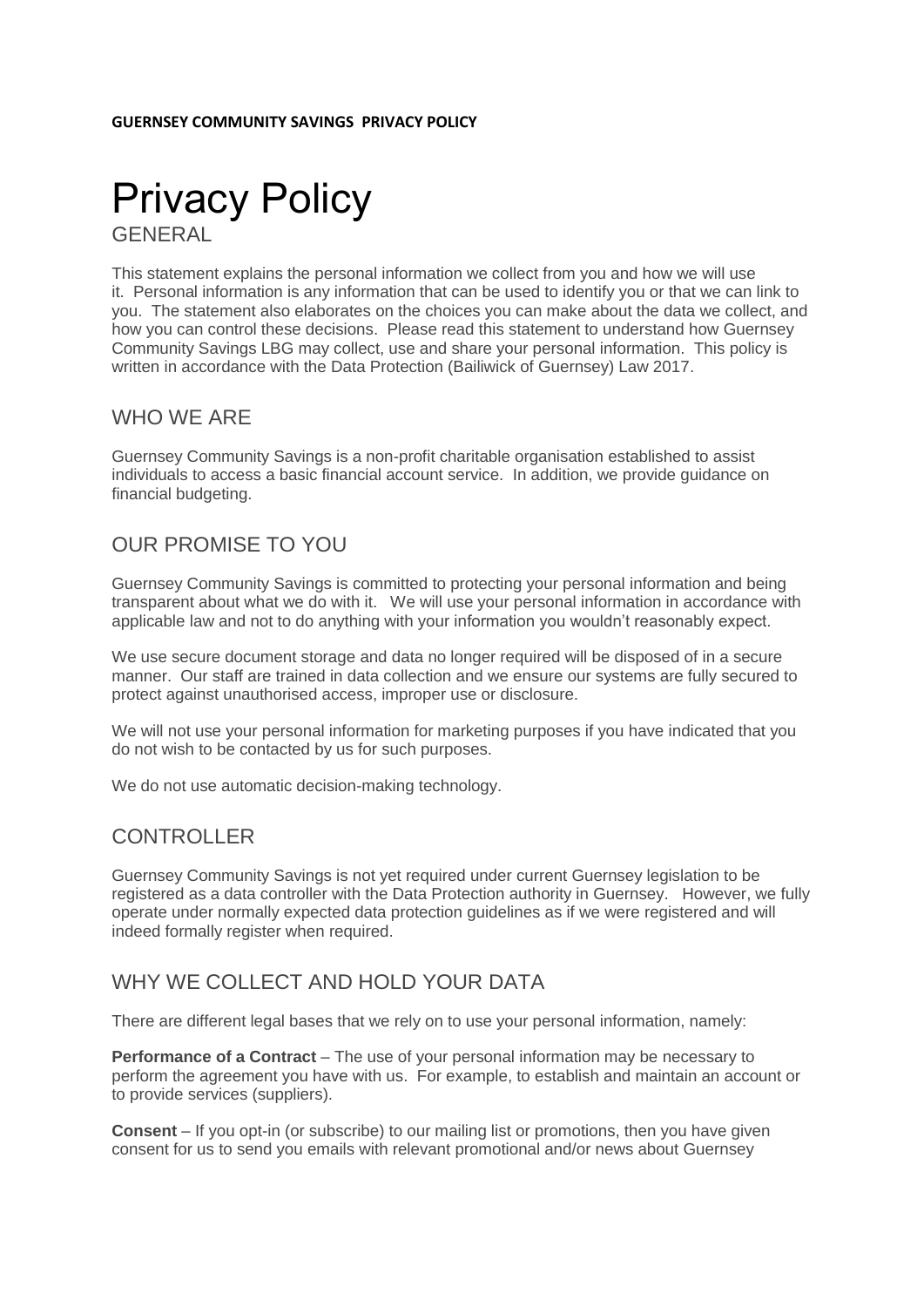Community Savings LBG. You can remove this consent by contacting us to opt-out (or unsubscribe).

We will process your personal data when you:

- become an account holder accessing account services
- sign up for newsletters or events
- contact us by email
- make a donation
- complete a survey
- complete our contact page (website service)

Your personal information will help us to deliver our services, provide information on our services and to enable our fundraising activities and administration of our charity and to comply with our obligations to keep records.

We also need to process data to comply with legal obligations imposed on us in connection with tax and charities and anti-money laundering regulation.

Unless opted-out, we may carry out targeted fundraising activities to ensure that we are contacting you with the most appropriate communication, which is relevant and timely and will ultimately provide an improved experience for you. Such information is compiled using publicly available data about you or information that you have already provided to us.

### WHAT PERSONAL INFORMATION WE MAY COLLECT FROM YOU

We may collect some or all of the following information.

If you open an account with us (or act as an authorised person on an account with us), at the outset of our relationship and on a continuing basis as required:

- Your name and former names (verified by suitable ID document);
- Your contact details, including postal address, email, telephone numbers (verified by suitable ID document);
- Your mother's maiden name or similar;
- Your date and place of birth;
- Bank account details:
- Employer details:
- Marital status;
- Account details of persons or others to whom you have asked us to remit funds;
- Publicly available information.

If you are a supporter or donor, at the beginning and on a continuing basis as required:

- Your name:
- Your contact details, including postal address, email, telephone numbers;
- Your date of birth;
- Donation amount;
- Source of donation (which may include bank details);
- Publicly available information.

## WHAT WE USE YOUR PERSONAL INFORMATION FOR

If you open an account with us (or act as an authorised person on an account with us) the information we gather enables us: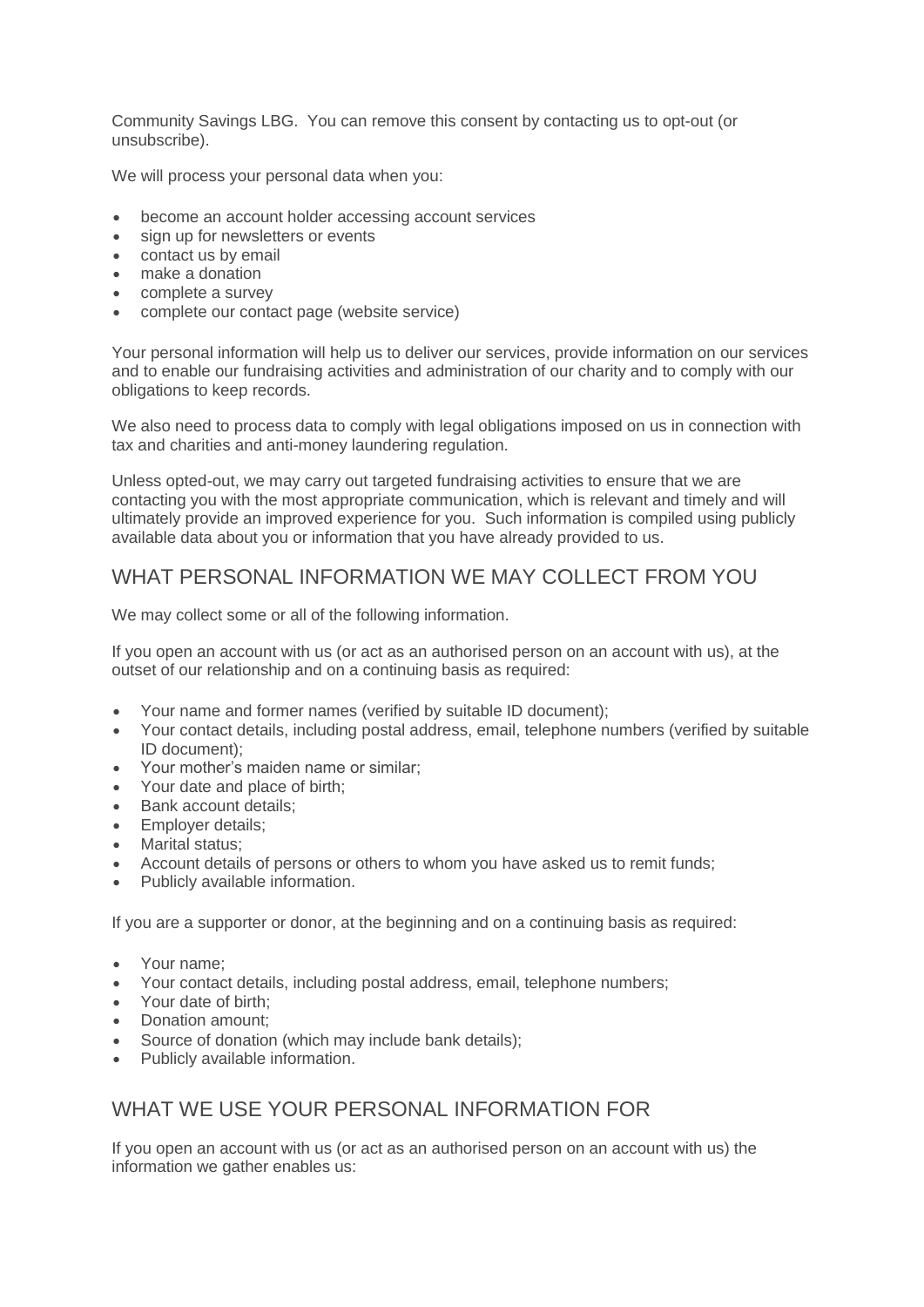- To establish and operate your account efficiently.
- To enhance the services we provide.
- To keep a record of your relationship with us and for internal administrative purposes and to let you know about changes to our service.
- To investigate complaints or other issues.
- We use personal information to carry out statistical analysis and research in order to help us understand how we are performing and how we can improve
- We may also use your personal information for other purposes which we will specifically notify you about and where appropriate, obtain consent.

If you are a supporter or donor:

- To enable us to provide updates including newsletters, details on future fund raising events and initiatives; to liaise on how you might want to develop your interest in our work.
- To keep a record of your relationship with us.
- To investigate complaints or other issues
- We use personal information to carry out statistical analysis and research in order to help us understand how we are performing and how we can improve
- We may also use your personal information for other purposes which we will specifically notify you about and where appropriate, obtain consent.

# SOURCES AND RECIPIENTS OF DATA

The sources of data may include account holders, supporters, donors and independent agencies (e.g. other charitable organisations or care providers) and government departments.

Potential recipients of data may include, any sub-contractors, agents or service providers of Guernsey Community Savings (including IT system vendors); courts or tribunals; third parties with whom Guernsey Community Savings engages for the hosting of events or other marketing initiatives; law enforcement and regulatory agencies (where considered necessary for Guernsey Community Savings to fulfil its legal and regulatory obligations).

In the event that any such third party is outside of the European Union (EU) we will ensure that relevant protections extend as equivalent to those expected within the EU.

## HOW LONG DO WE HOLD YOUR PERSONAL INFORMATION

Guernsey Community Savings will retain your personal data for as long as necessary to fulfil the purposes for which it is collected. Where data is processed on the basis of consent, you can unsubscribe at any time and subscribe with a new email address if you want to change details.

## DATA SUBJECT RIGHTS

You have various rights within the law. Your rights in summary are:

The right of **access** to data; to **rectification**; to **erasure or right to be forgotten**; to **restriction of processing**; to the **right to be informed**; to **data portability**; to **object** and **not to be subject to a decision based solely on automated processing;** the right to **complain.**

In any case in which a data subject chooses not to provide any personal data or where any of the rights set out above are exercised to limit the processing of personal data, Guernsey Community Savings may be unable to provide relevant services, or there may be a restriction on the services we provide.